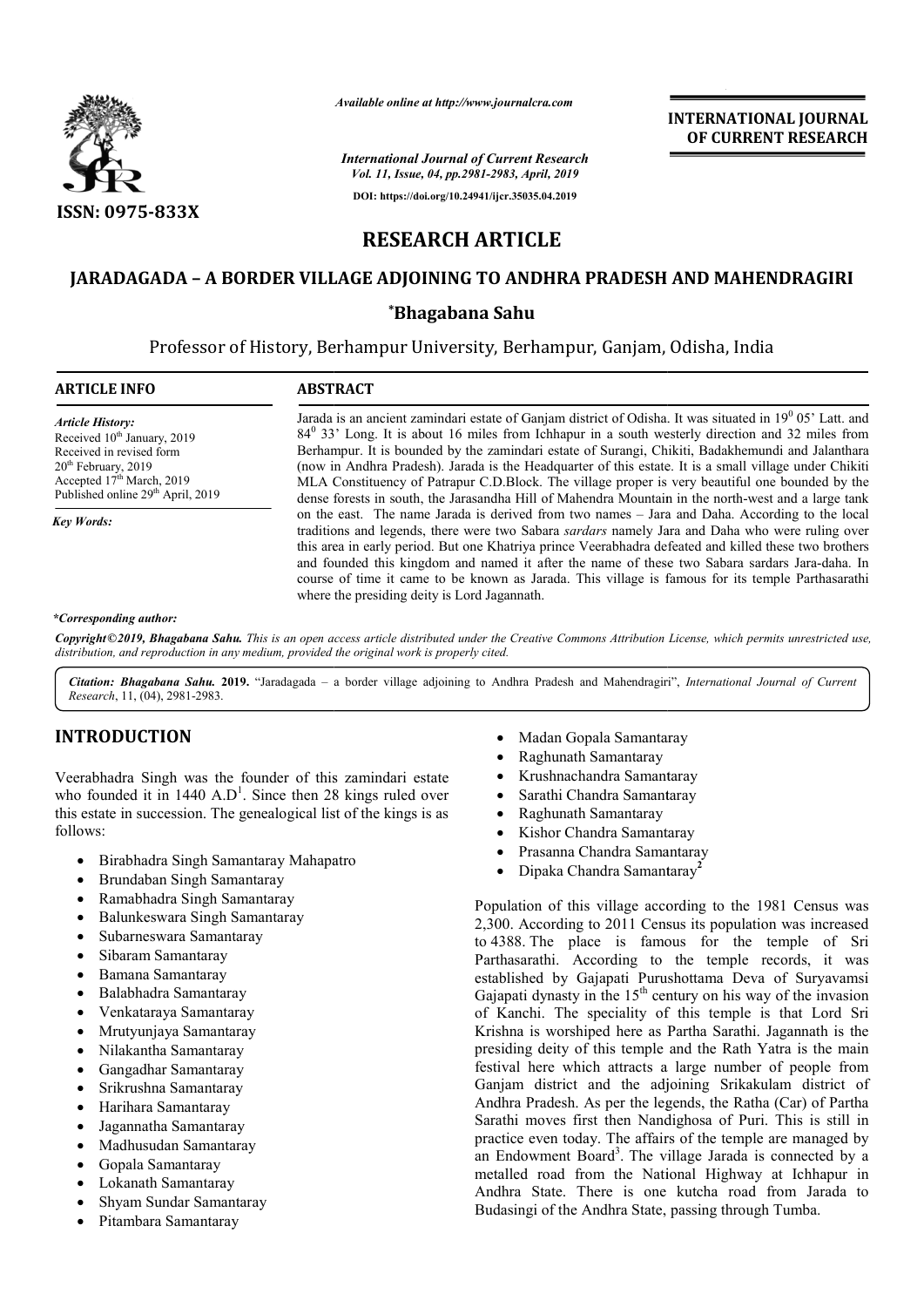| Sl. No. | Name of the zamindary | Name of the zamindar | <b>Total Revenue</b> | Tribute they pay Rs. | Year |
|---------|-----------------------|----------------------|----------------------|----------------------|------|
|         | Chikiti               | Rajendra Deo         | 70,000               | 35,001               | 1769 |
| 2       | Mohuri                | Narayan Deo          | 85,000               | 45,001               | 1769 |
| 3       | Dharakote             | Rajendra Singh       | 60,000               | 25,001               | 1769 |
| 4       | Badagada              | Purnananda Singh     | 18,000               | 6,001                | 1769 |
| 5       | Ghumusur              | Krishna Bhunja       | 2,50,000             | 30,001               | 1769 |
| 6       | Athagarh              | Harischandra         | 1,20,000             | 37,001               | 1769 |
| 7       | Khallikote            | Murdaraja            | 80,000               | 34,001               | 1769 |
| 8       | Palur                 | Gajendra             | 7,000                | 3,501                | 1769 |
| 9       | Birudi                | Mahurtah             | 18,000               | 5,001                | 1769 |
| 10      | Hummah                | Santrow              | 5,000                | 3,001                | 1769 |
| 11      | Sorada                | Raya Singh           | 12,000               | 2,801                | 1769 |
| 12      | Sheragada             | Harikrushna Singh    | 17,500               | 11,001               | 1769 |
| 13      | Surangi               | Harischandra         | 22,500               | 12,001               | 1769 |
| 14      | Jarada                | Santra               | 13,000               | 7,501                | 1769 |
| 15      | Badakhemundi          | Ananga Bhima Deo     | 60,000               | 47,001               | 1769 |
| 16      | Sanakhemundi          | Ananga Bhima Deo     | 90,000               | 47,001               | 1769 |
| 17      | Paralakhemundi        | Jagannath Deo        | 1,87,000             | 86,000               | 1784 |
| 18      | Jeypore               | Vikram Deb           | 76,000               | 30,000               | 1784 |

**Tributes paid by the zamindars of south Orissa to East India Company in 1769 A.D<sup>4</sup>**

The principal crop of this village are paddy, *ragi*, pulses, ground-nut, tobacco, etc. There are Post Office, office of the Panchayat Samiti, Inspection Bungalow, Government Dispensary, Police Station, Revenue Inspector's office, High School, M.E.School and a branch of the Indian Bank at the place. The Parthasarathi Library is located here and is managed by the local people. The Panchayat Samiti is the local self-Government here. A weekly market sits here on every Thursday. Vegetables and forest products are the chief commodities in trade<sup>5</sup>. The village is surrounded by hills and jungles but is tolerably well watered by a small stream that falls into the Bahuda River. Previously this zamindari estate contained 59 villages consisting of 52 *ryoti* and 7 *inam*. The peshcush of the estate was Rs. 7501/- in 1769. But, the estate was abolished on the  $1<sup>st</sup>$  June 1953. The name of the last zamindar was Raja Prasanno Chandra Samantaray Deo who is the son of the Raja of Talcher. When the treaty engagements were signed between the zaminadari Rajas of Ganjam with the British Govt. the following yearly peshcush payable to the East India Company was perpetually fixed in 1769. The people live in village are mainly of many castes such as *Badhei*, *Bania*, *Bhandari*, *Brahmin*, *Chitrakara*, *Dera*, *Gouda*, *Gudia*, *Kachara*, *Karana*, *Kansari*, *Khandayata*, *Kumbhara*, *Kumuti*, *Mali* (*Raula*), *Paika*, *Patara*, *Sundhi, Teli, Bouri*, *Dandasi*, *Dhova*, *Domb*, *Haddi*, *Jaggili*, *Keuta*, *Mediri*, and Pano<sup>6</sup> .

There are, generally, two rows of thatched houses standing shoulder to shoulder, with a wide road (badadanda) running in between, and with a temple and a tank at one end and a *Bhagavata Ghara* or a village *Akhada* at the other. There are also many sub-streets in the village. The village homes are invariably decorated with mural paintings of some sort, and have a shady garden at the back. The *Bhagavata* of Jagannatha Dasa and the village priest (*purana panda*) still wield considerable influence on the social and individual life of the people in the village. Even today, the *Bhagavata* of Jagannatha Dasa is recited daily, either in the common *Bhagavata Ghara*  or in the Hindu families of most of the villages<sup>7</sup>. The existence of *guhala*- the cowshed, reserved at the frontal part of the house was one of the main characteristics of this village. The houses consist of three to four rooms which are small and badly ventilated. The verandah outside is used as a place for gossiping and in the warm weather forms a convenient sleeping place with the simple addition of a rush mat.

When the family is divided, the division takes place longitudinally. The walls are built of wooden lattice work plastered on both sides with a mixture of cow dung and mud. The mud floor is also plastered with clay and cow dung. The houses are of row type with common walls shared by two families adjacent to each other. The village site or *Basti* consists of two rows of houses with common *Danda* in between which intercepted with a *Chaupadhi* (community hall) or a temple. The *Danda-* infront of each house is also dotted with *Khanis* (underground store for storage of paddy) where paddy is kept after harvesting season for about three to four months but again dug out before the rainy season to improve the taste of food grain and to save the grains from paste attack<sup>8</sup>. In the extreme south of the village is situated the dilapidated and abandoned palace of the Raja, the bungalow of his Diwan, the royal stable and the elephant shade, etc. On the side of the Royal palace the temple of Partha Sarathi is situated. The village is very near to the Mahendra mountain and the river Mahendratanaya. The Sabaras of Jarada are known as Jara-Sabaras. Agriculture is the main occupation of the people. The people depending upon trade and commerce amounting to 10% of the population. But the village is very famous for cottage industries like pottery, wood works and wood carvings, bamboo works and weaving. But there is a competition and crazy among the educated people of the village to migrate to the urban areas like Berhampur, Bhubaneswar, Ichhapur, Visakhapatnam, etc<sup>9</sup>. Thakurani Jatra is another important festival of this village. The people perform a number of folk dances like *Bharata Leela, Radha Prema Leela, Prahallada Nataka, Bagha Nacha, Dasakathia, Osakothi*, etc. But these folk performances are fast disappearing from the village due to the increasing impact of urban mode of cinema, television, etc. An attempt should have been started to check the people who are leaving the village for settling in the towns and cities otherwise the charm of the village life will be over within a short period.

#### **REFERENCES**

- 1. Manual of the Administration of the Madras Presidency, vol.III, Madras, 1893, p.382.
- 2. Jarada Rajabansabali, Palm leaf manuscript preserved in the Palace Library of Jarada.
- 3. Gopinath Mohanty (ed.), Cultural Heritage of Ganjam, Bhubaneswar, 2004, p.84.